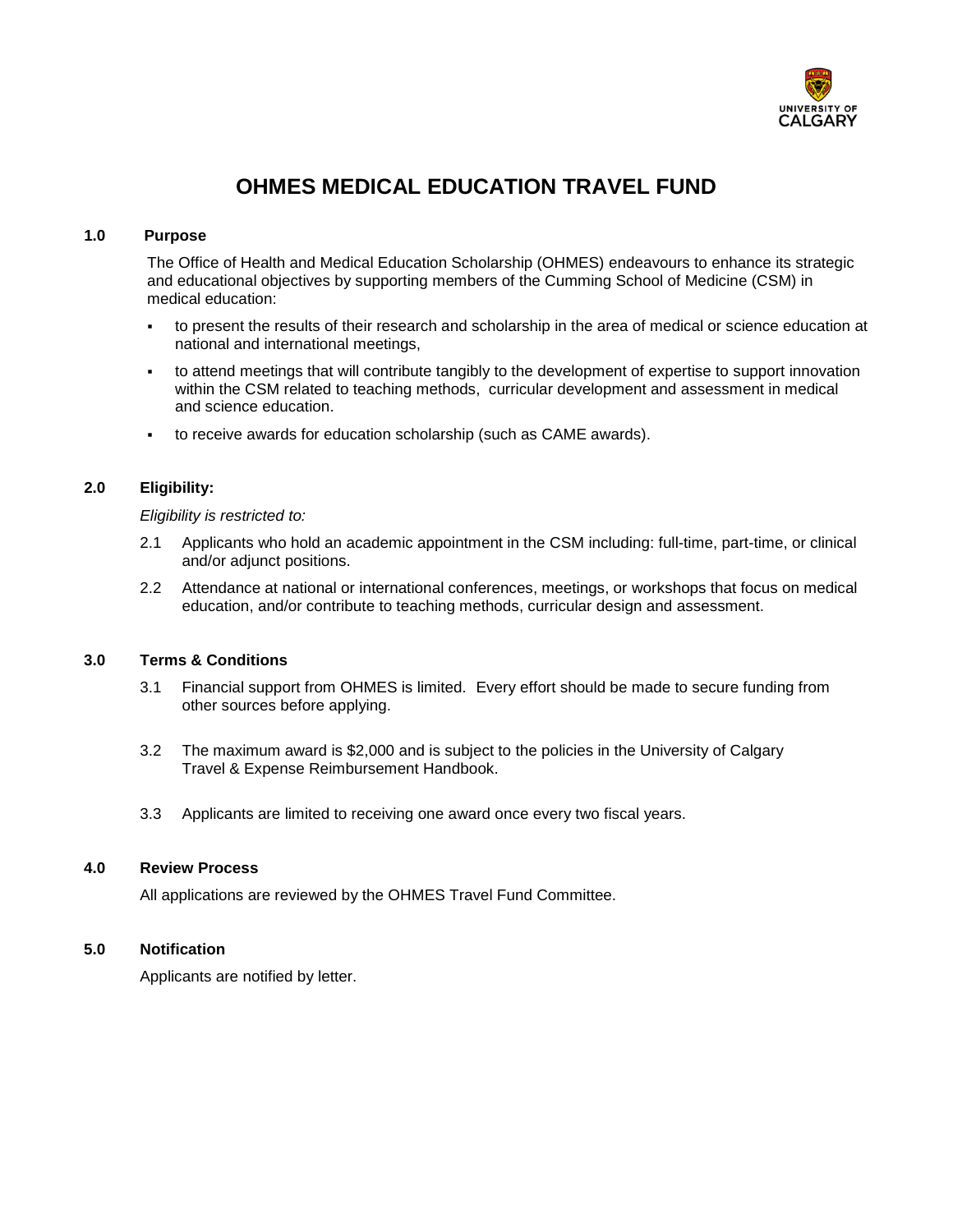## **Application Procedure:**

Application is made using the form available from OHMES and must be accompanied by:

- 1) submitted abstract, if applicable
- 2) course outline including relevant documentation, if applicable
- 3) justification of travel request.

# **Send Applications to**:

Office of Health and Medical Education Scholarship G253 Heritage Medical Research Building University of Calgary 3330 Hospital Drive NW, Calgary AB, T2N 4N1

Email: ohmes@ucalgary.ca

Tel: 220-4342

# **Deadline for Receipt of Applications**:

- Applicants may apply at any time.
- Applications must be received by OHMES **at least TWO MONTHS PRIOR** to conference/ meeting dates.
- Retroactive applications will not be considered.

*Revised and Approved 24 June 2019 and 11 June 2018 by OHMES Advisory Committee Approved 28 April 2016 by OHMES Executive Committee*